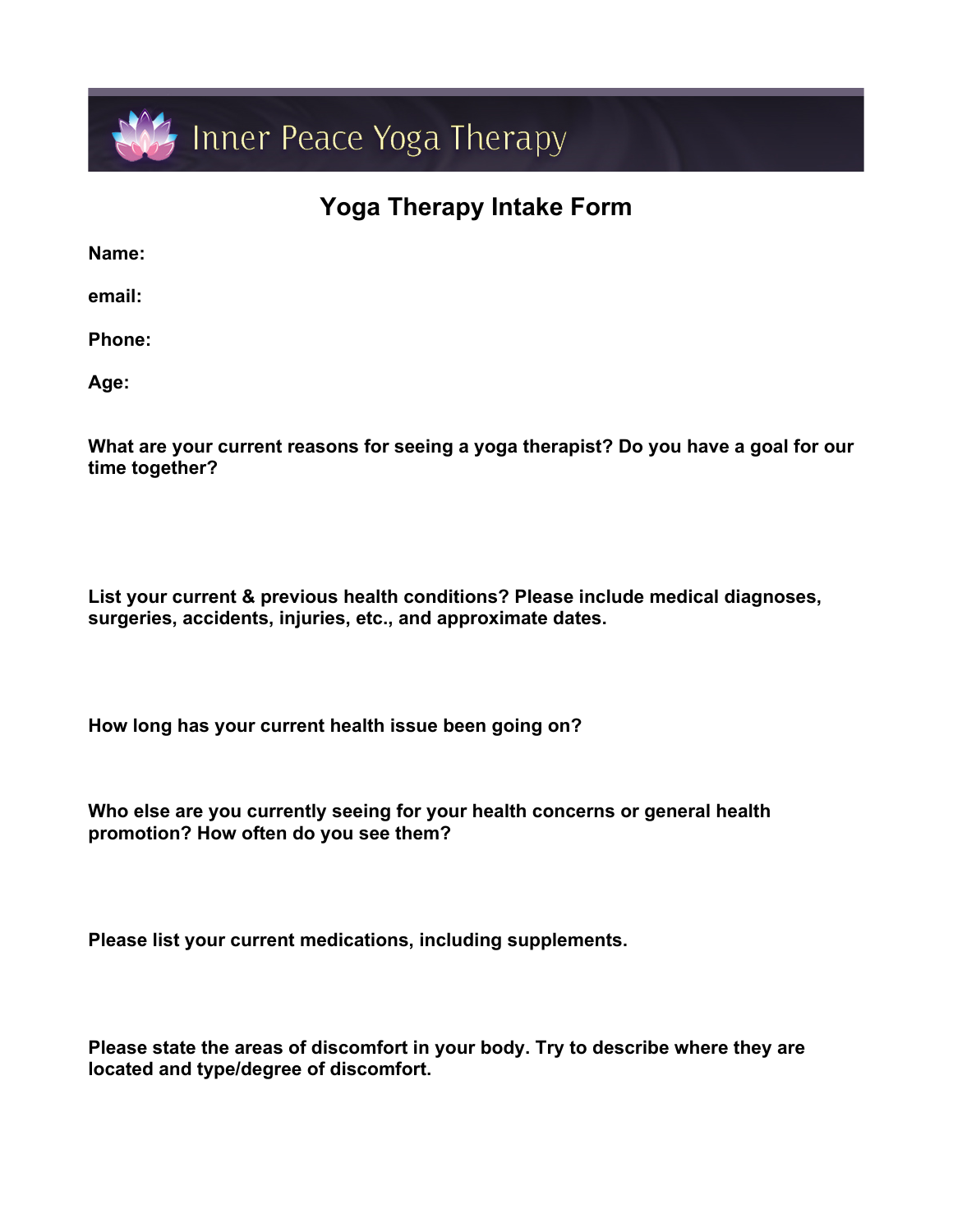**What are your favorite physical movements? Least favorite? Do you have a regular exercise program? Please describe?** 

**Where do you hold tension in your body?**

**Briefly describe your typical diet. How is your digestion? Do you have daily bowel movements? Would you describe them as normal, loose or constipated?**

**Briefly state your daily routine. In percentages how much of your day is spent with the following:**

- **Sitting**
- **Driving**
- **Standing**
- **Desk work**
- **Lifting**
- **Lying**

**What relieves your pain? What increases your pain? Think about ranges of motion, movements etc.** 

**Indicate the pain descriptions that apply most to you.**

**Describe your sleep habits.**

**Please describe your overall energy level. Does it fluctuate or stay consistent? When are you most energized, least energized?**

**What are your perceived stress levels – low, moderate, high?**